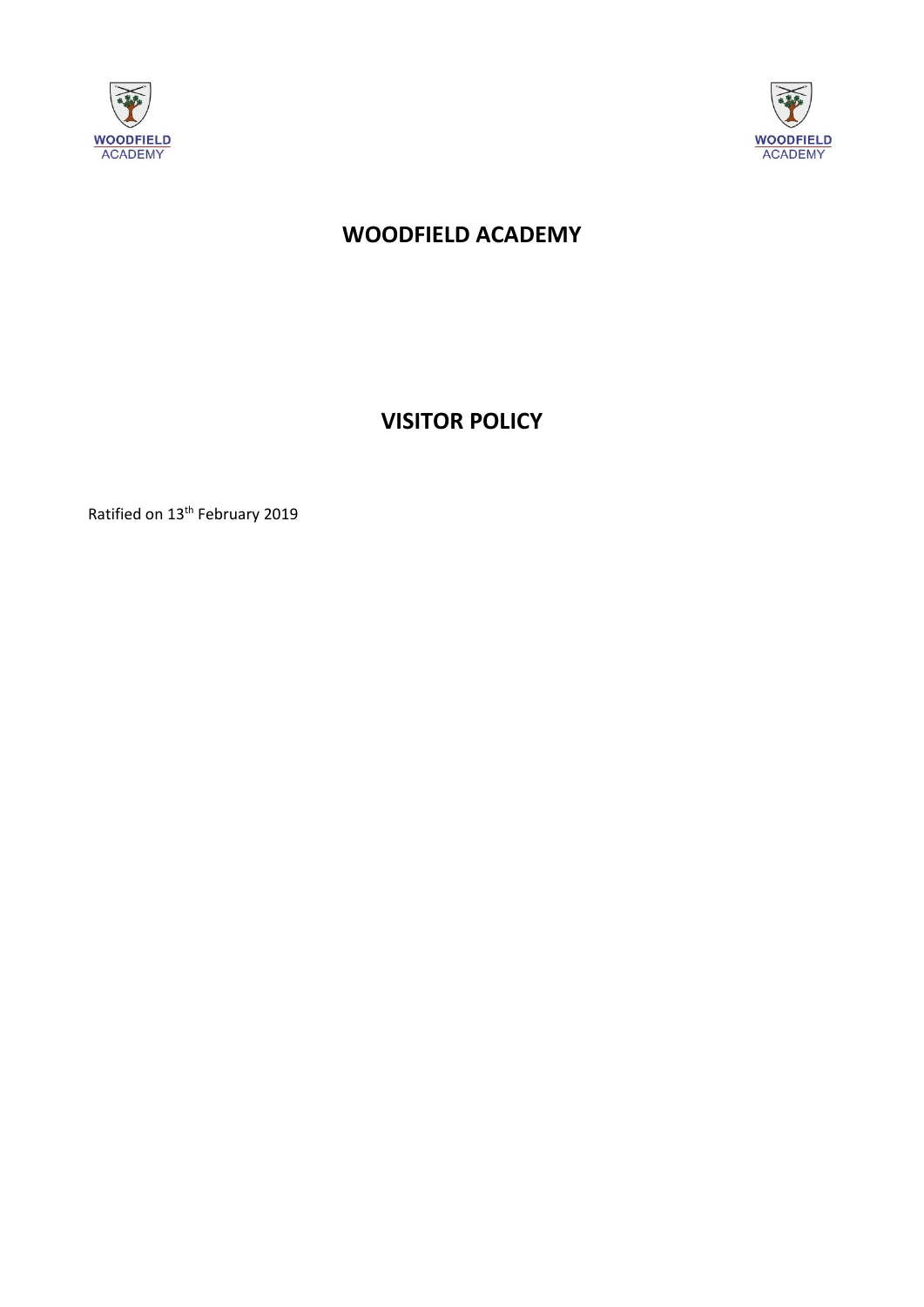# **Contents:**

# Statement of intent

- 1. Authorisation
- 2. Visiting Procedure
- 3. Unidentified Individuals
- 4. Supervision
- 5. Security Arrangements and High Risk Areas
- 6. Personal Protective Equipment
- 7. Emergency Procedures
- 8. Accidents to Visitors
- 9. Duties of Employees
- 10. Data Protection Statement
- 11. Summary
- 12. Review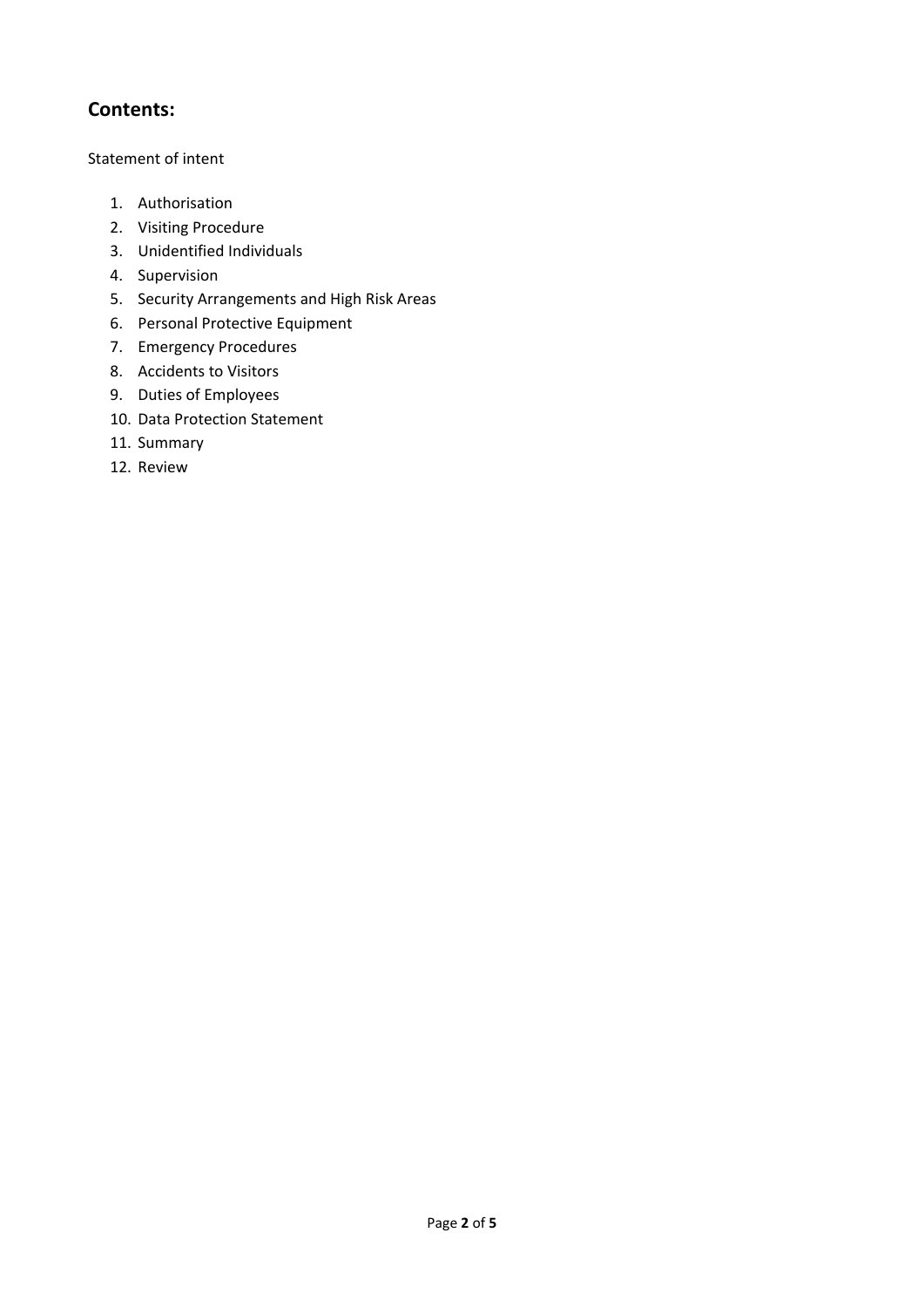# **Statement of intent**

This policy is designed to outline Woodfield Academy's policy regarding visitors to our school.

As an employer, Woodfield Academy has to comply with a number of general and specific duties to protect the health, safety and well-being of both its employees and those who may be affected by its activities. Under Section 3 of the Health and Safety at Work etc. Act 1974, employers have a duty to ensure the health, safety and welfare of people who are not in their employment but who may be affected by the activities of their undertaking. A duty of care is therefore owed to visitors, examples of whom may include parents, governors, contractors, maintenance personnel, guests, delivery drivers and in certain circumstances, unauthorised visitors such as trespassers.

Under the Approved Code of Practice for the Management of Health and Safety at Work Regulations 1999, visitors should be given appropriate information and instructions concerning any relevant risks to their health and safety whilst on site. They should also be informed of emergency procedures within the premises and of whom the "appointed persons" are who will deal with any specialised tasks or emergency arrangements. Visitors should also be adequately supervised to ensure that they do not endanger either themselves or others.

This policy will enable our school to:

- Safeguard and protect the welfare of pupils and staff members.
- Prevent unnecessary disruption to lessons and other educational activities.
- Protect our grounds and facilities from vandalism and misuse.
- Engage with the community and outside educational influences in a structured and productive manner.

#### **1. Authorisation**

Individuals who would like to visit the academy, and who are able to give prior notice, should arrange their visit through the school office on 01527 527081.

The office will record the date and time of the proposed visit, person visiting, reason for the visit, name of the visitor(s), and the name of the organisation they belong to where applicable. Upon arrival the visitor(s) must complete the required details by signing into the electronic Inventry system. These are usually as follows:

- Name of visitors and name of their employer or child or other contact point in case of emergency
- Details of visitors vehicles parked on site
- Date and time of arrival
- Person or area to be visited and identity of person responsible for the visitor
- Confirmation that relevant emergency procedures have been explained (on the back of the ID badge)
- Upon exit, date and time of departure

#### **2. Visiting Procedure**

The visitor is required to wear the ID badge and any staff may challenge a visitor if this is not displayed.

Visitors must comply with the Academy Code of Conduct and all other premises related policies relating in the case of contractors Visitors are advised that our academy is a non-smoking area and smoking is not permitted anywhere within academy grounds.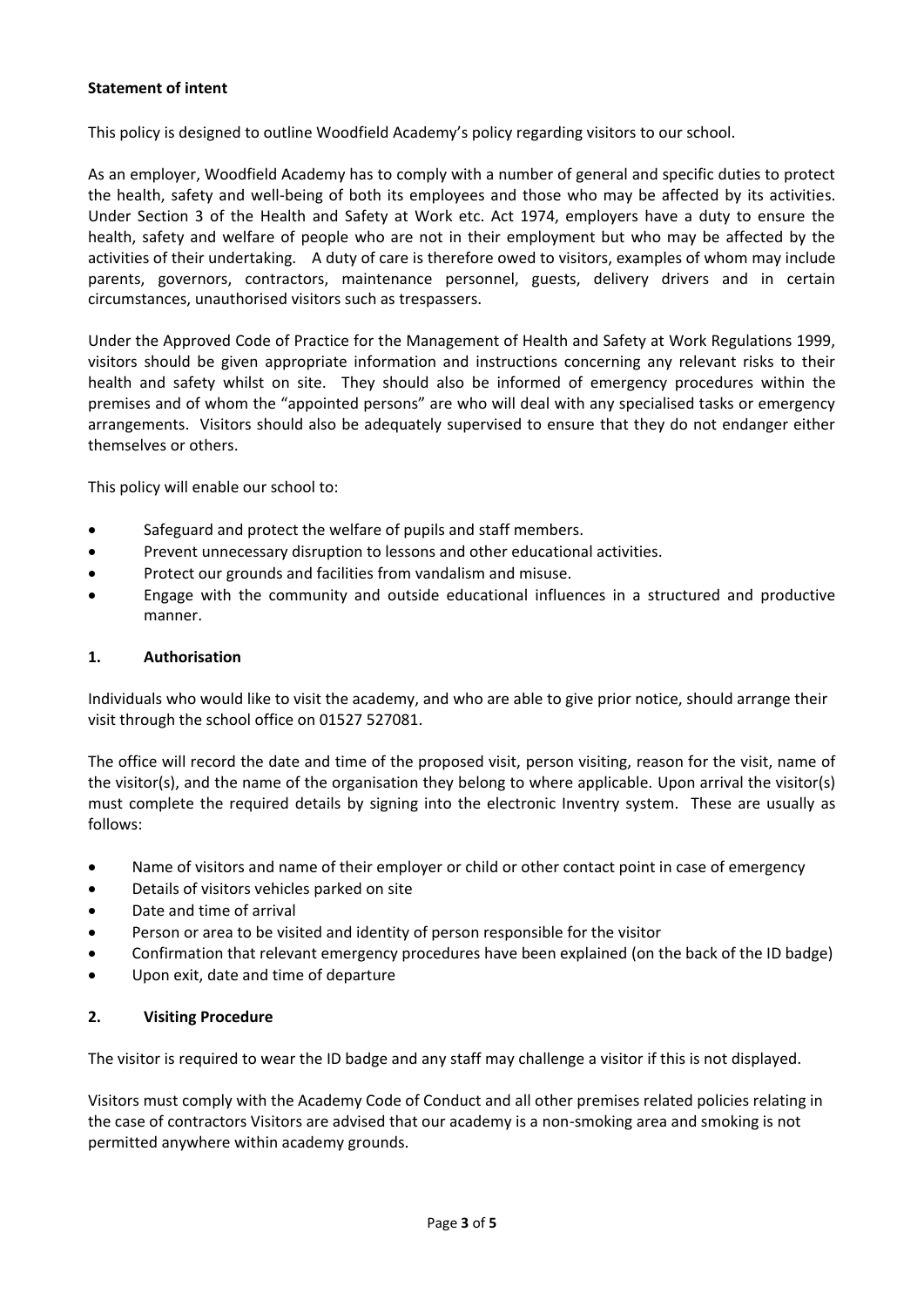A visitor is required to advise the receptionist of any medical needs. Visitors must be informed of the risks to which they may be exposed whilst on site and of the emergency arrangements, including the location of assembly points.

Visitors must sign out before leaving the premises and return the temporary visitors badge that has been issued to them by the Receptionist. Any issues arising during the visit should be reported to a responsible person in order that the appropriate action can be taken.

Teachers or other staff members arranging visitors to the school for educational purposes should collate all the above required information and pass this on to the school office.

Visitors who arrive at the school without a prior appointment may be permitted to meet with the headteacher/other staff members where these members of the school staff are happy to do so. The visitor must not be allowed into the school without the supervision of a teacher, member of the reception staff or member of the senior leadership team.

Parents/carers/friends/relations etc. attending scheduled open days, sports events or other 'by-invitation' school activities are exempt from the visiting procedures outlined above but instead there will be a manual signing in procedure.

Anyone attending academy events should keep to the areas of the academy grounds where the events are taking place (for example the sports field, school hall etc.).

# **3. Unidentified Individuals**

It is the responsibility of all staff members to politely question any individual who enters the academy premises unaccompanied and/or without a clearly displayed name badge.

Any such visitors should be directed to the school office where they can sign-in.

If a visitor refuses to report to the school office, or becomes aggressive or abusive, they should be asked to leave the premises and a member of the Senior Leadership Team (or, in extreme cases, the police) called to assist.

# **A sign is displayed in Reception explaining that abusive visitors will be asked to leave the site.**

# **4. Supervision**

Whilst the visitor is on site they should be adequately supervised in order to prevent them from straying into any hazardous areas and exposing themselves to danger. Young People (those under 16 years of age) must be accompanied by a responsible person at all times and permission sought from a responsible person before they are allowed to enter the premises.

# **5. Security Arrangements and High Risk Areas**

Security arrangements must be followed when visitors enter the building. Any systems of work which are in operation in areas of high risk must be adhered to. All hazardous areas must be suitably controlled by locking or guarding at all times to prevent unauthorised persons from gaining access. When a visitor is required to enter such an area the access must be authorised and monitored by a responsible person. When hazards are present warning signs should be displayed. In the case of intrusive works, compliance of the asbestos regulations should be adhered to and the asbestos register signed by the contractor(s).